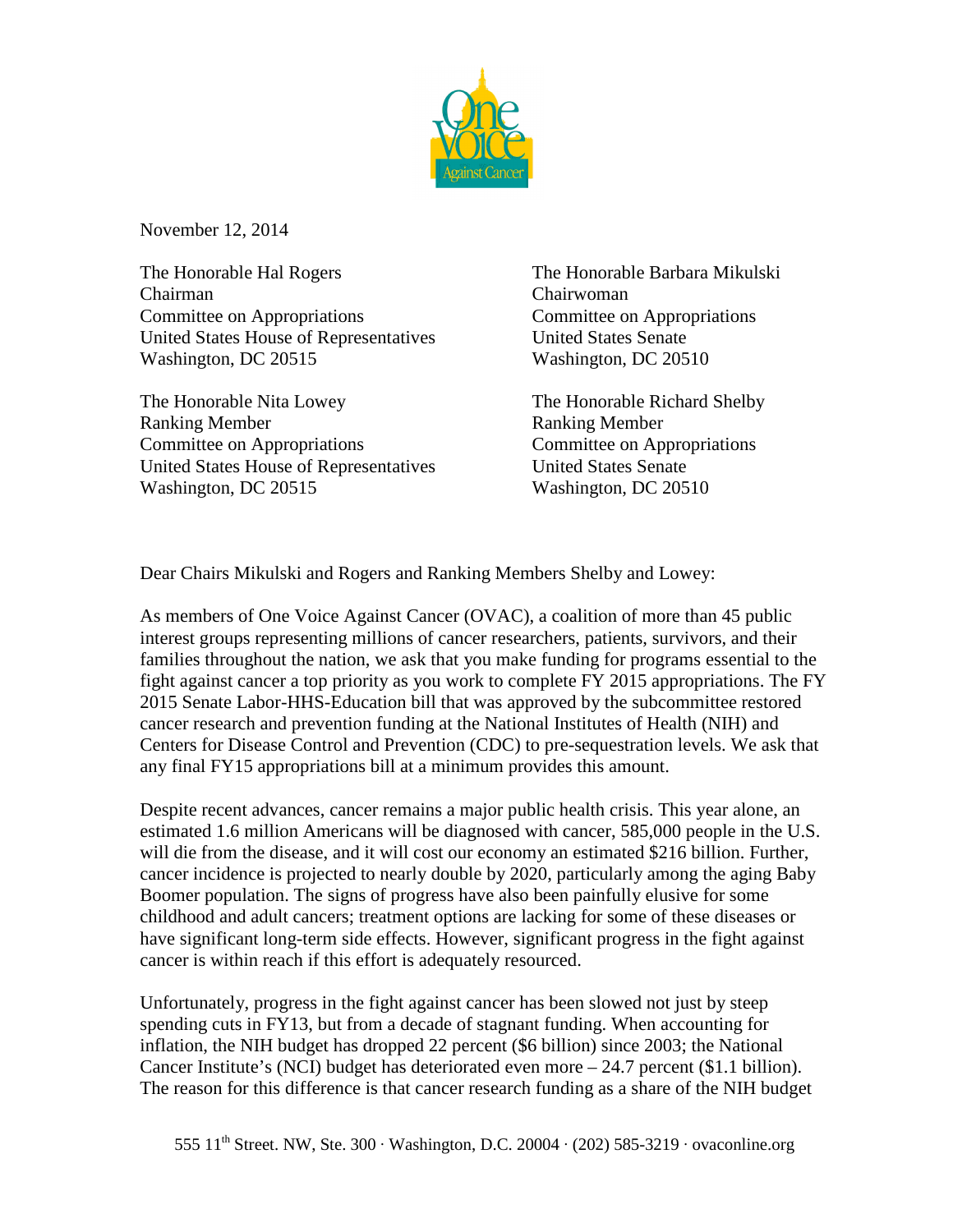has steadily declined for more than a decade. In the early 2000s, the NIH funded nearly one out of three grant applications overall; last year the rate was about one in six (16.8 percent); meanwhile, the success rate for NCI research grant applications has fallen to just one in seven (13.7 percent). Many cancer researchers are frustrated that they are limited by a lack of resources at a time when the scientific opportunities for breakthroughs are so promising.

Likewise, state health departments have been unable to fully implement cancer control strategies as a result of inadequate funding. States have been forced to scale back on prevention programs and reduce the number of screenings they provide as funding for CDC cancer programs has not kept up with their needs.

Federal cancer research and prevention funding saves lives and promotes economic growth at a time when our country is still desperate to do both. Please provide the funding necessary to getting the fight against cancer back on track in FY 2015. We ask that at a minimum, the funding lost in the past few years for cancer research, prevention, nursing, and other important programs that play a direct role in reducing cancer incidence and mortality be restored. The members of OVAC thank you for your consideration of this request and stand ready to support your efforts to promote research and prevention funding.

## Sincerely,

Alliance for Cancer Gene Therapy Alliance for Prostate Cancer Prevention American Academy of Dermatology Association American Association for Cancer Research American Cancer Society Cancer Action Network American College of Surgeons Commission on Cancer American Congress of Obstetricians and Gynecologists American Sexual Health Association American Society for Radiation Oncology American Society of Clinical Oncology Asian & Pacific Islander American Health Forum Association of American Cancer Institutes Association of Community Cancer Centers Bladder Cancer Advocacy Network C-Change Cancer Support Community Charlene Miers Foundation for Cancer Research Children's Cause for Cancer Advocacy Debbie's Dream Foundation: Curing Stomach Cancer Esophageal Cancer Action Network Fight Colorectal Cancer Friends of Cancer Research Hematology/Oncology Pharmacy Association Intercultural Cancer Council Caucus